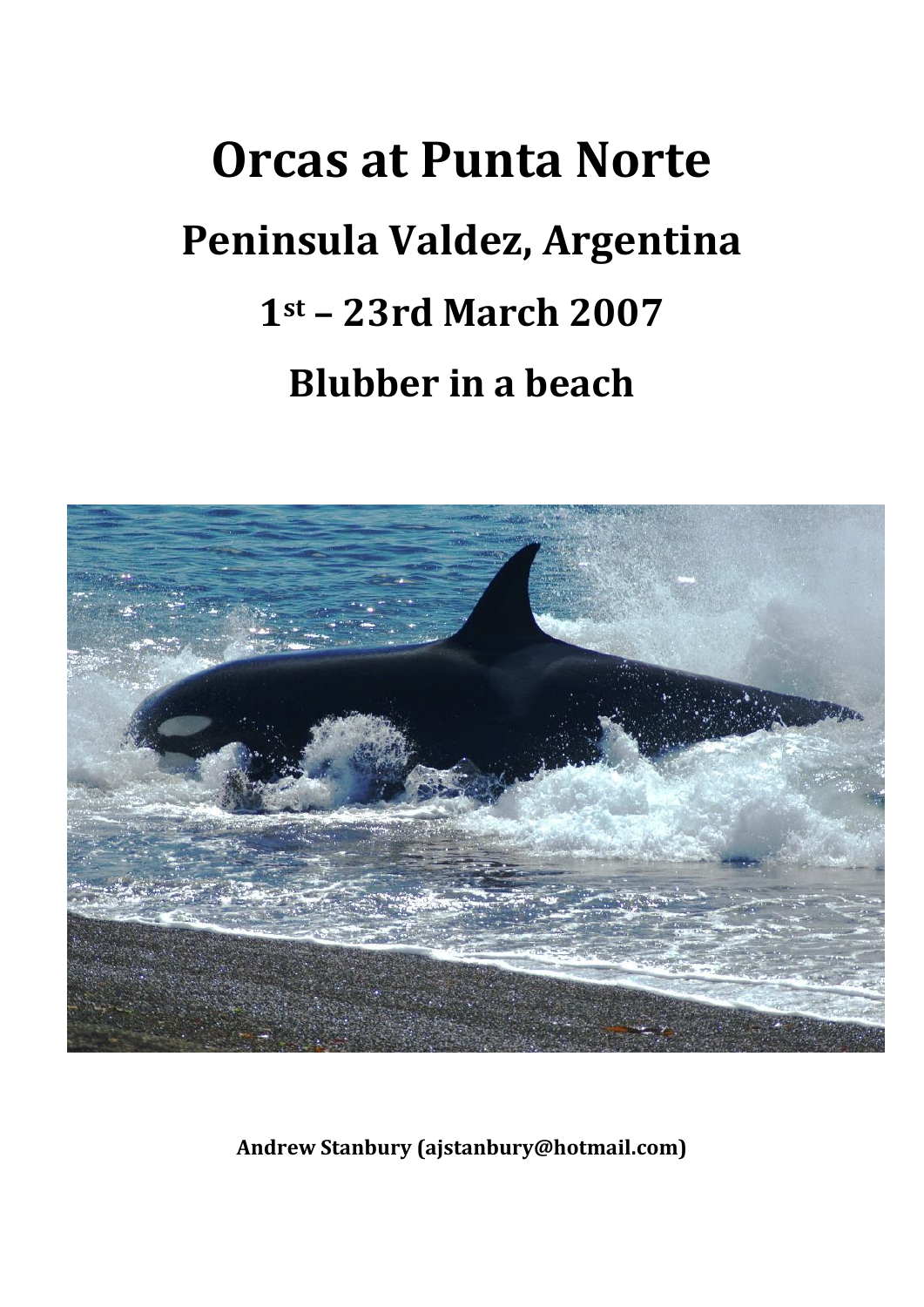As part of a three month backpacking trip through southern South America, I visited Peninsula Valdez, Argentina in March 2007 in the hope of experiencing what must be one of the best wildlife encounters in the world, Orcas plucking sea-lions pups 'furry peanuts' off the beach at Punta Norte.

The original plan was to only spend one week there; however this turned into three. I was on a rather tight budget so hired a car in Puerto Madryn and stayed in Puerto Piramides, where there are a few accommodation options. Puerto Piramides is around 70kms  $(1 \frac{1}{2})$  hour drive each way) from Punta Norte on dirt tracks. This was done every day except one.

You can stay at La Ernestina<http://www.laernestina.com/> who own the area around Punta Norte and have half of the Orca attack beaches reserved for private viewing, but the costs were way out of my league.

**1st March**. Drove out to Punta Norte, and stayed at the public viewing area all day. This overlooks one of the main beaches and there is no public access to the beaches itself. Photographers can access certain location with one of the wardens by purchasing a permit for several hundreds of dollars a day, but nothing is guaranteed. No Orcas were seen that day, but I did meet several people working on the Orcas and other travellers keen to see the attacks. After this day, a few fellow travellers shared vehicle costs.



**2<sup>nd</sup> March**. Arrived at Punta Norte to see 'Mel' the male (most of the footage you see is of him) and a female offshore. That day four attacks were witnessed (at least one was successful), but



they were all at a range of over 600 metres. Mel apparently only generally attacks in a deep water channel and there is no public access closer to this location. This was fantastic to see, but it did leave me wanting more and talking to those who work on the group (http://www.pnor.org/en/) they suggested that I should stay around until the group of females turn up, as they are the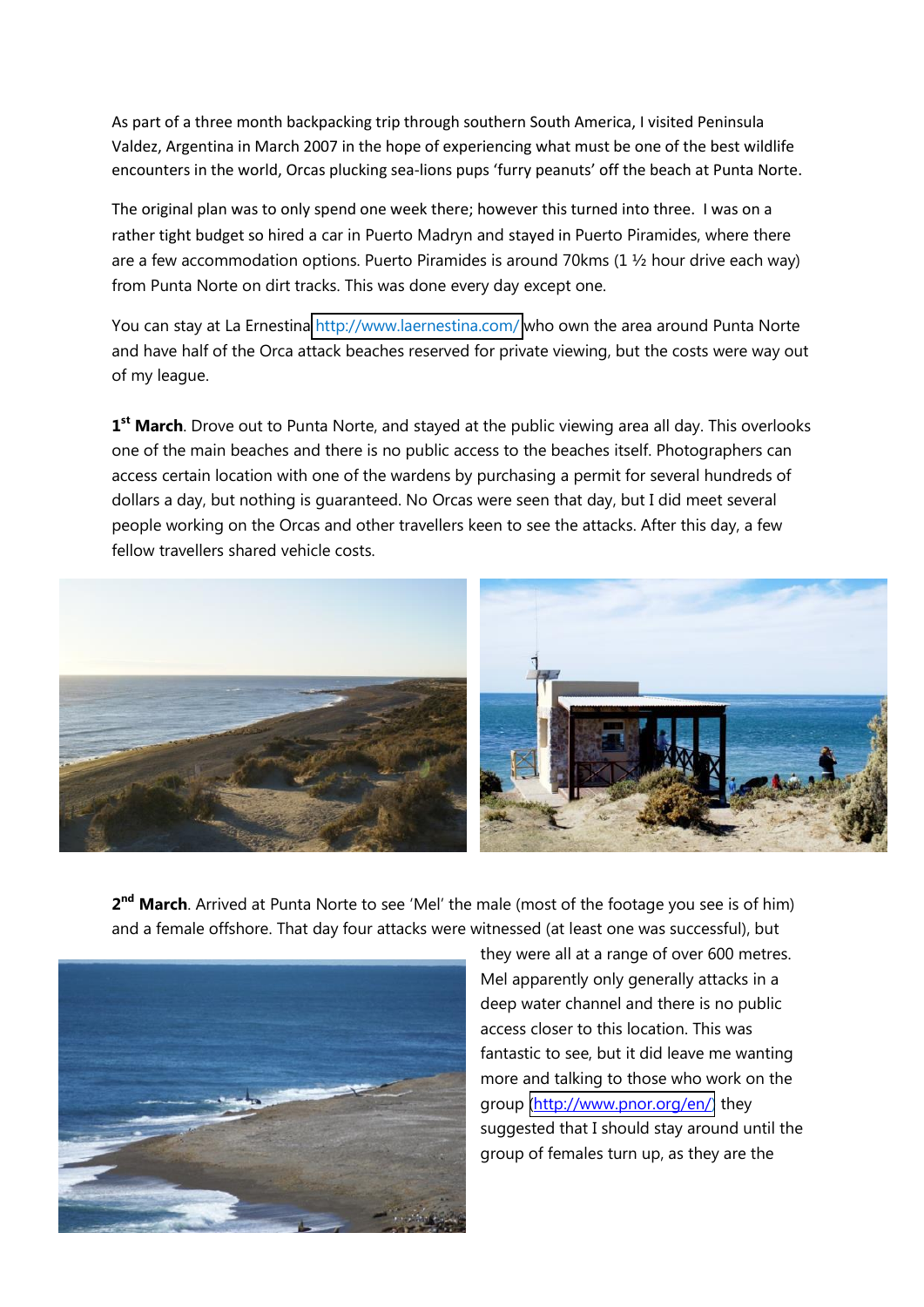ones that attack in front of the public viewing area, so I did.

**3rd.17th March.** The daily routine was to arrive at Punta Norte two hours before high tide and then hang around until two hours after (luckily there is a small café present). Northerlies winds were bad news as the surf was too big and the animals just don't turn up. The next Orcas were seen on the  $12<sup>th</sup>$  and again on the  $15<sup>th</sup>$  March when Mel and his female returned. He swam close into shore but always attacked at range.

18<sup>th</sup> March. Strong northerlies were forecast and a gale force wind was howling at Puerto Piramides, so a few of us decided to visit a Magellanic penguin colony (Punta Tombo) and take a boat trip to see Commerson's Dolphins (Puerto Rawson). The later wasn't great as they seemed to be harassing the dolphins a lot. Anyway leaving Valdez was a big mistake. We returned that evening to hear the news that the females were back and there had been 17 attacks that day, many in front of the public viewing area. Apparently, there had been no wind at Punta Norte. Bugger, to say the least, and I should have known better.

**19th March**. We arrived at Punta Norte the next day to see the females were still around, circling offshore. What a relief. As the tide came in the attacks started again. That day we witnessed around dozen attacks, some at a range of 50 metres right in front of us. Apparently it wasn't quite as full on as the previous day as the pups had learnt that fins were bad news and were unsurprisingly wary. One of the main females (only seven animals actually beach themselves) also seemed to be spending quite a lot of time training her young. Many of the pups caught would be dragged out to sea alive and then battered around for a while before being consumed. Very exhilarating to watch but was very gruesome.